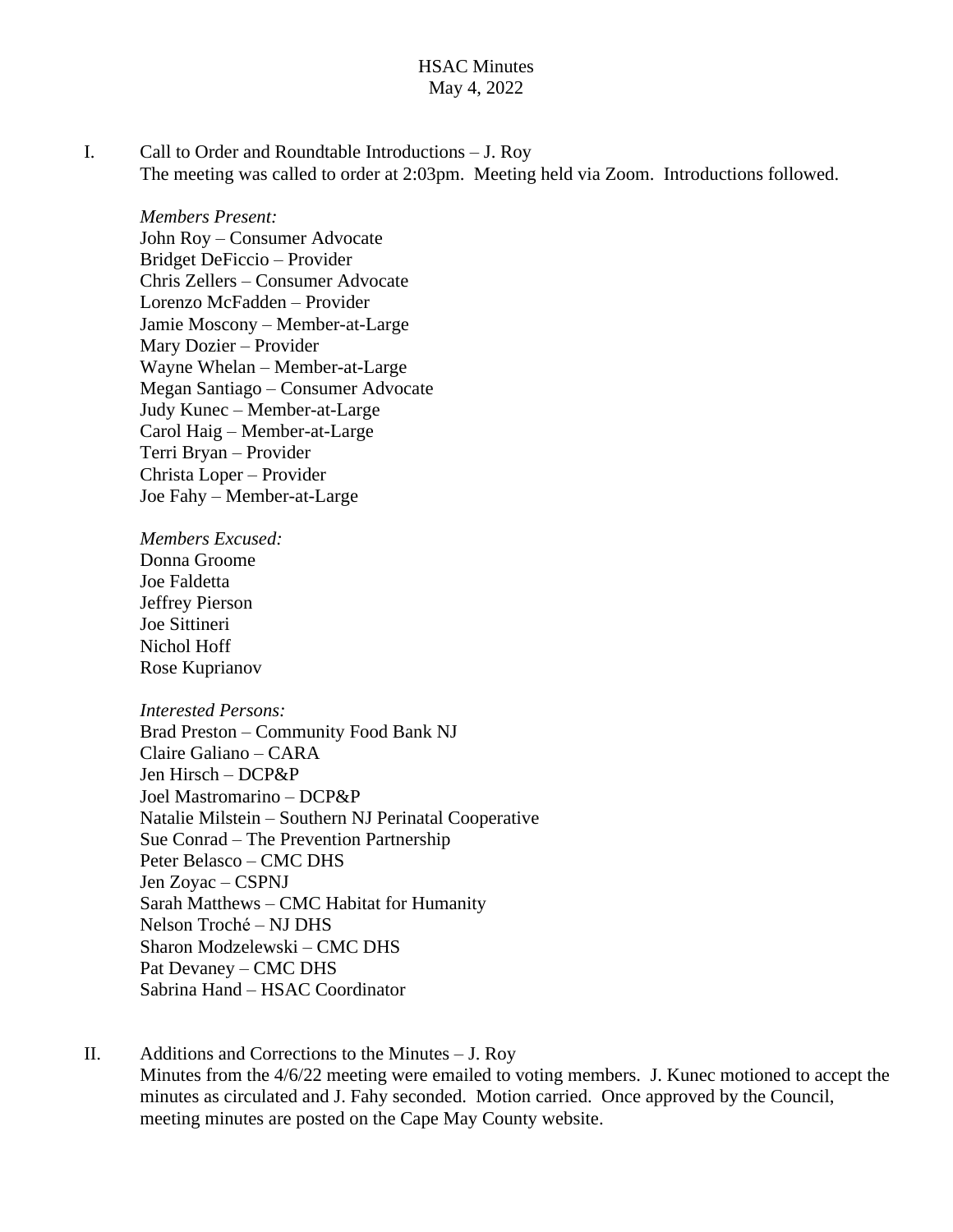III. Administrator's Report – S. Hand

S. Hand began her report by stating that she would be giving a brief oral report as most of the activities of the office focused on the completion of required reports and/or contract renewal documents or are covered in the various committee reports. For the HTF, the County Commissioners approved the HTF 2022 budget at their 4/12/22. The 2022 budget allows for the addition of two (2) households to HTF program of housing subsidy and intensive case management. This brings the total of participating households to three  $(3)$  – two  $(2)$  family households and one  $(1)$ single household. The new households have begun working with the case managers. The HSAC office received the contract renewal packet for the HSAC Administration contract for SFY2023 from DCP&P on  $3/10/22$ . The required contract documents including the budget were forwarded to the County Treasurer's office for review and processing on 4/13/22. The completed application was approved by the Executive Committee on 4/27/22 and the County Commissioners on 4/26/22. The full contract renewal packet was submitted to DCP&P contracting on 4/29/22. The CY 2022 Peer Grouping (PG) allocation plan was completed and submitted to the NJ DHS Division of Aging Services on 4/25/22. The HSAC had approved the CY 2022 PG spending plan and accompanying LOS at the 4/6/22 meeting. The HSAC annual luncheon and awards presentation will be held at the June Council meeting (on the regularly scheduled date which is 6/1/22). The meeting will be held at the Rutgers Cooperative Extension site. The business meeting will begin at the established time of 2pm with the luncheon beginning at 1pm. All are reminded to please RSVP to the meeting notice when issued so that the appropriate amount of food may be ordered.

## IV. State Department Reports:

DHS – N. Troché

N. Troché reported the following regarding the Department: 1) NJ DHS leadership is participating in budget conversations for the upcoming fiscal year, 2) many things (events, businesses, etc.) are reopening around the State; N. Troché has been participating in the events for First Lady Tammy Murphy's Maternal & Infant Health Initiative, 3) there are many events planned for the summer months; N. Troché will keep Council updated as information becomes available, and 4) the NJ DHS March – April, 2022 newsletter contains information on an assortment of topics under the NJ DHS umbrella; this was shared with all on the HSAC distribution lists on 4/25/22.

 $\bullet$  DCF – J. Hirsch

A written report with the statistics for the Cape May DCP&P local office for the month of April 2022 was distributed with the meeting packet. J. Hirsch highlighted the following from the April statistics: there were 65 intakes (59 for child abuse/neglect investigations and 6 for child welfare assessments) and 296 cases (a total of 580 children with 80 of those children in a resource home placement). Three (3) children were removed in April. Thus far this year, two (2) adoptions have been finalized. J. Hirsch then reported that the DCP&P Family Fun Day held in partnership with the Family Success Center (FSC) on 4/30/22 was a success as it was very well-attended. DCP&P is looking forward to a continued partnership with the FSC. S. Hand added that there is a copy of an email from R. Hager of DCF in the meeting packet. The email contains information on a few items that R. Hager would have reported if he were in attendance.

## V. Committee Reports:

a. Executive Committee – J. Roy

Minutes from the 4/27/22 meeting were distributed with the meeting packet. J. Roy referenced #2 of the minutes to note that the Executive Board has decided to keep their meetings virtual for the remainder of CY 2022. As for the full Council, voting members will be polled during the month of May to determine the preference for the HSAC meetings for not only the remainder of CY 2022 but also CY 2023. He noted that this will be a "majority wins" decision so all voting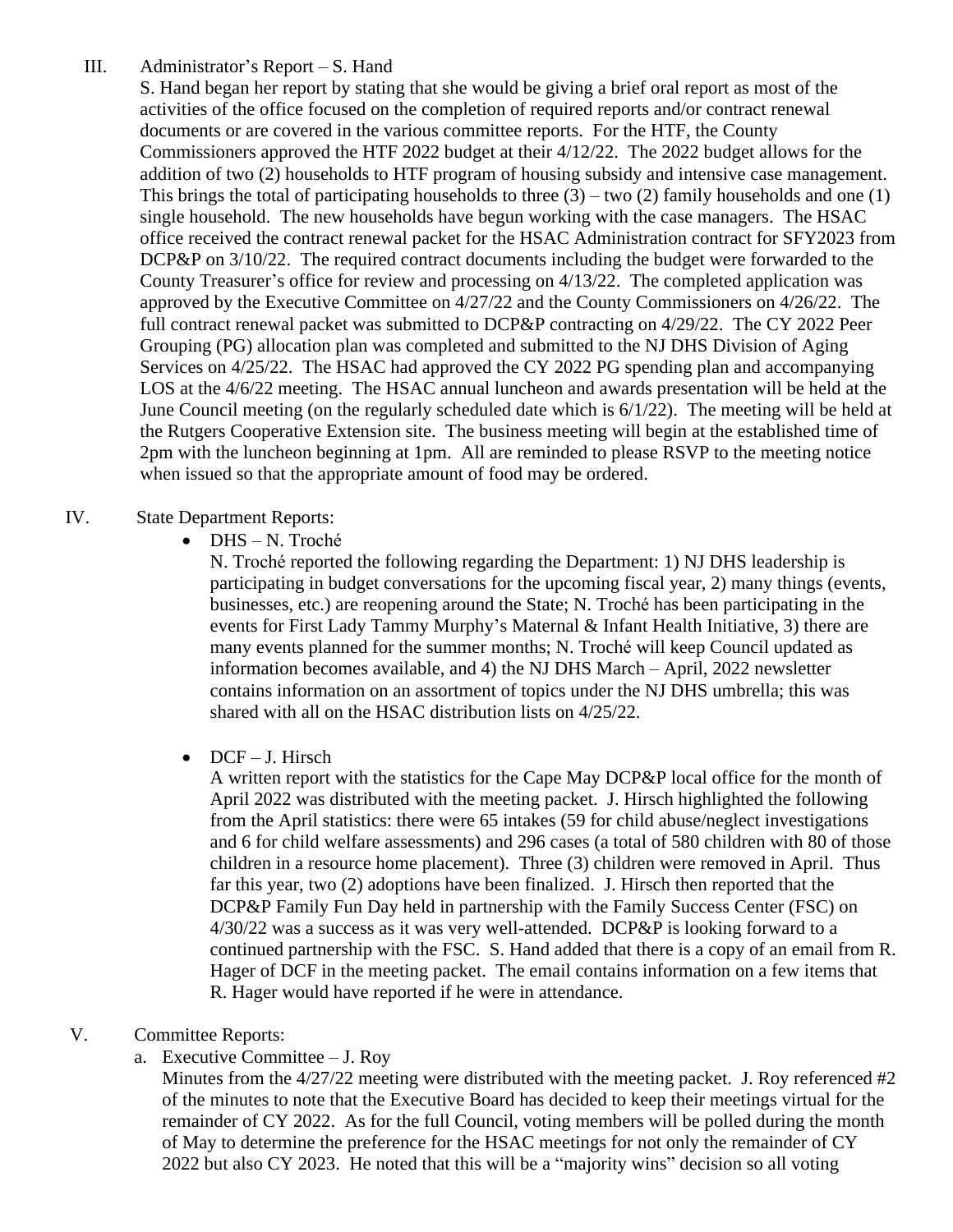members are encouraged to complete the poll. J. Roy stated that S. Hand will be issuing the poll in mid-May so that results can be announced at the June HSAC meeting.

- b. Disability Services Committee K. Fitzsimons
	- Minutes from the 4/19/22 meeting were distributed with the meeting packet. S. Hand reported for K. Fitzsimons who was unable to attend. S. Hand stated that the minutes provide a good summary of the status/activities of CMC programs including the planning/resumption of several activities/events. She added that there was an expectation that more information on the reopening of the CMC Easter Seals program would be provided at the FSC#10 meeting held on 4/21/22. It was hoped that R. Kuprianov would be able to attend today's meeting to provide an update since she is co-chair of FSC#10. J. Roy reported that he attended the FSC#10 meeting on  $4/21/22$ . He relayed that the representatives from Easter Seals that were in attendance were not authorized to make decisions so nothing could be officially determined at the meeting. The community members present did express their concerns that the Easter Seals program was not going to be opening on September 1<sup>st</sup> as previously indicated. S. Hand offered to get an update on this issue for the June HSAC meeting.
- c. Program Review Committee J. Kunec No report.
- d. WFNJ-WTW D. Groome D. Groome sends her apologies as she was unable to attend due to a schedule conflict. She will provide a report and answer any questions at the June HSAC meeting.
- e. CEAS S. Matthews The next meeting of the CEAS Committee is scheduled for 5/10/22 at 10am.
- f. CIACC S. Modzelewski S. Modzelewski reported that the next CIACC meeting is scheduled for 5/18/22 at 1:30pm.
- g. Membership C. Loper No report – Council membership is full.

A motion was made by W. Whelan and seconded by J. Moscony to accept the committee reports as presented. Motion carried.

- VI. Liaison Reports
	- a. Area Agency on Aging Advisory Council M. Dozier

M. Dozier reported that the Division is moving forward with several annual events although the format may be changed for some. Instead of the traditional Senior Jamboree, there will be four (4) mini events/open houses held at each of the County operated Senior Centers. She added that the senior jamboree is typically held in May in recognition of Older Americans month. Thus, the four (4) open houses will be held during the  $2<sup>nd</sup>$  and  $3<sup>rd</sup>$  weeks in May. It is hoped that these open houses will serve as a mechanism to showcase all that the senior centers have to offer and thereby increase participation at the centers. All those aged 60 and older are encouraged to attend. A flyer with details on each of the open house events including logistics such as site addresses and times was included in the meeting packet.

served from 7/2021 through 4/2022, 2) the Adults & Dislocated workers program is doing well,

b. Workforce Development Board – T. Bryan T. Bryan prepared written reports which were included in the meeting packet. She highlighted the following from the reports: 1) the "Service Report" provides a breakdown of the individuals